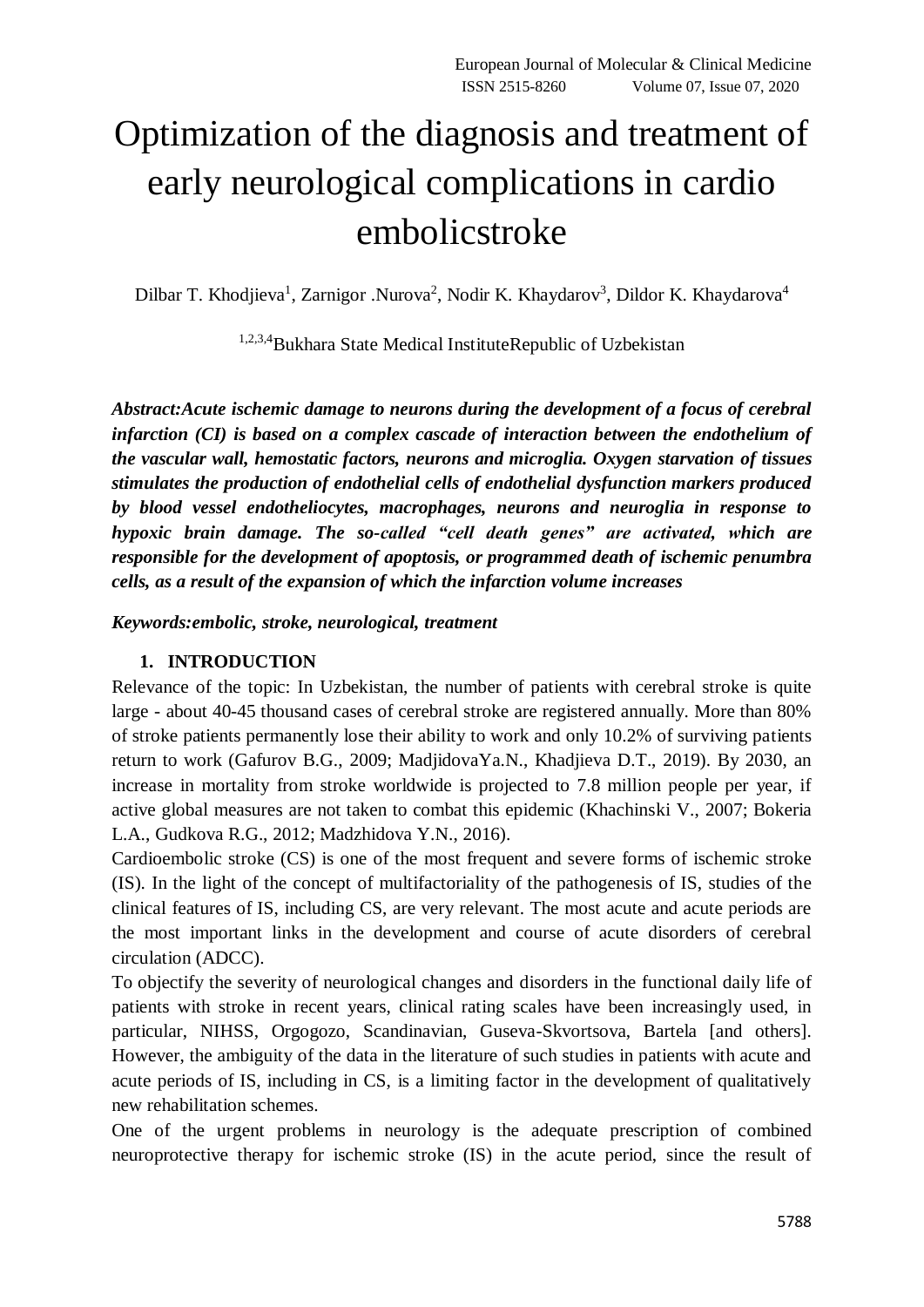treatment at this stage largely determines the patient's quality of life after a stroke (Shchepin O.P., 2009; Medik V.A. , 2009; Sabgaida T.P. et al., 2011; Lindenbraten A.L. et al., 2012).

Acute ischemic damage to neurons during the development of a focus of cerebral infarction (CI) is based on a complex cascade of interaction between the endothelium of the vascular wall, hemostatic factors, neurons and microglia. Oxygen starvation of tissues stimulates the production of endothelial cells of endothelial dysfunction markers produced by blood vessel endotheliocytes, macrophages, neurons and neuroglia in response to hypoxic brain damage. The so-called "cell death genes" are activated, which are responsible for the development of apoptosis, or programmed death of ischemic penumbra cells, as a result of the expansion of which the infarction volume increases.

With IS, universal patterns of brain tissue response to a decrease in perfusion were established, which made it possible to formulate a statement about the dynamic nature and potential reversibility of cerebral ischemia and the need to apply urgent measures to combine the restoration of blood flow and protect the brain from ischemic damage in the most acute and acute period with CS (Gusev E.I., 2013).

Since each of the neuroprotective drugs has a limited range of effects on pathological processes in IS, it is relevant and justified to study the effectiveness of treating patients with a combination of several neurotropic agents.

# **2. COMPLIANCE OF THE TOPIC OF THE DISSERTATION WITH THE PRIORITY AREAS OF RESEARCH IN THE REPUBLIC.**

Providing the population with high-quality and affordable medical care is an important and priority area of healthcare in Uzbekistan. The planned dissertation work is devoted to the development and improvement of approaches to improving the efficiency of patient management in the acute period of ischemic CS based on more accurate diagnostics, predicting its course and outcomes, as well as optimizing neuroprotective therapy. The data obtained during the study lead to an improvement in the quality of life of patients with this pathology. This determines the priority areas of research and development in the Republic.

# **3. THE RELATIONSHIP OF WORK WITH GOVERNMENT PROGRAMS OR RESEARCH AND DEVELOPMENT.**

The dissertation work was carried out in accordance with the plan of scientific research work of the BukhMI (number of the State Registration ....)

## **4. THE DEGREE OF KNOWLEDGE OF THE PROBLEM.**

Ischemic stroke is a growing medical, social and economic problem, the scope of which is acquiring the features of an epidemic (Graeme J.H., 2016). Despite the relatively stable incidence rates and a decrease in the mortality rate over the past two decades, there has been an increase in the number of life years adjusted for disability and deaths associated with stroke (Feigin V.L. et al., 2014).

Despite the undoubted achievements in this area, the problem of the negative impact of neurological deficits on the effectiveness of rehabilitation measures, short-term and long-term prognosis, functional status and quality of life of patients does not become less significant. Dementia and stroke are often associated with each other, and this combination is associated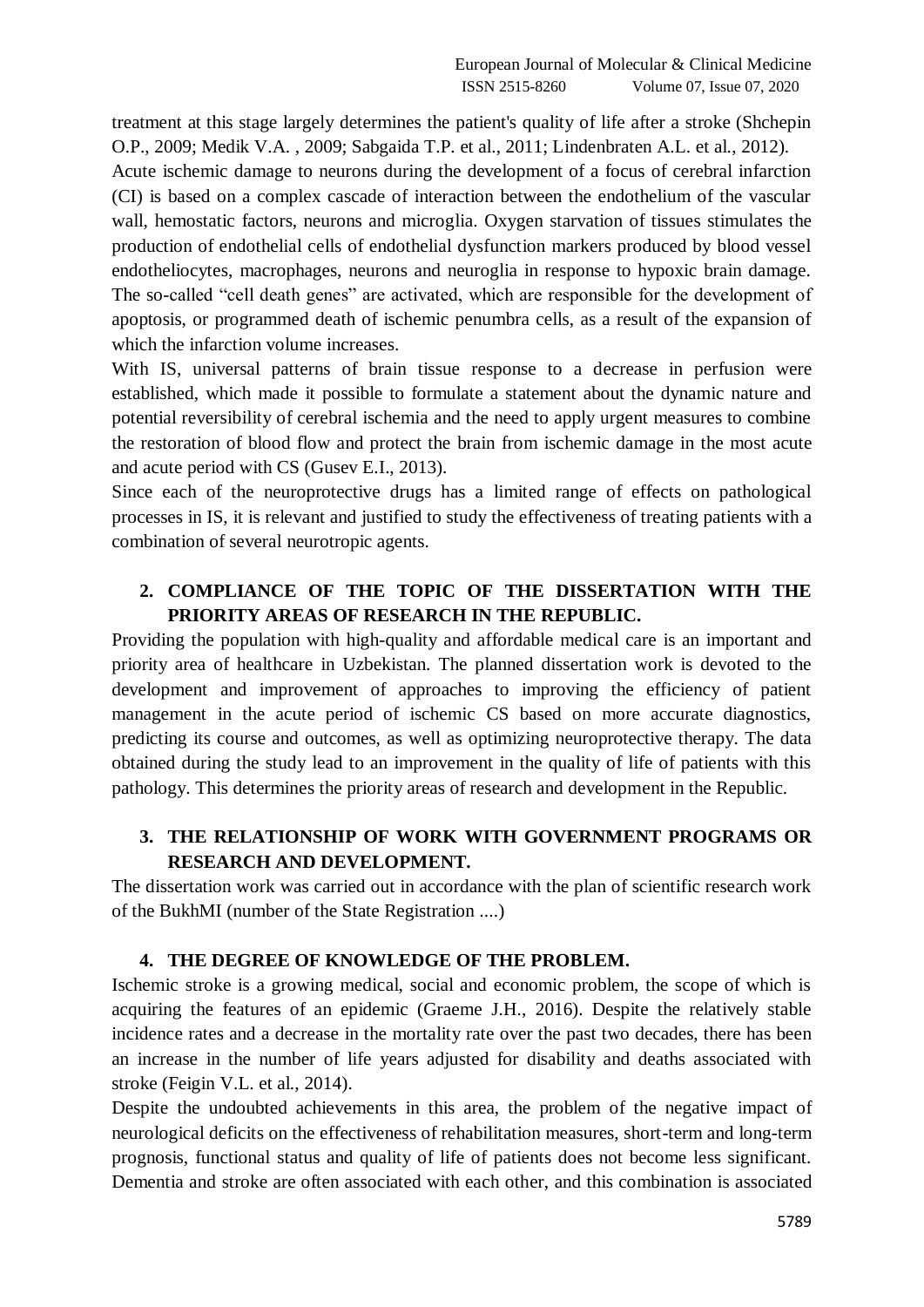with higher mortality, worse recovery, increased readmission rates and increased economic costs (Kliper E. et al., 2016).

Currently, there are several goals in the fight for the survival of brain cells (Barbagallo S.G., 2011; Suslina Z.A., 2014): a decrease in glutamate expression, normalization of ion channels, restoration of phosphatidylcholine levels, and a decrease in arachidanic acid and other inflammatory mediators. The effects of the neuroprotective action of drugs (Afanasyev V.V. et al, 2009) are manifested in an increase in the resistance of brain cells to hypoxia and ischemia; correcting the level of cellular energy; improving blood supply to the brain; increasing the functional activity of neurons and glial cells; normalization of mediator imbalance.

Acute CS requires urgent medical care, combining the efforts of neurologists, therapists, neuroradiologists, and laboratory diagnostics specialists. Clinical studies have shown that rapid examination and immediate therapy can improve clinical outcomes in patients with stroke [Sacchetti A. et al., 2013; Markaki I. et al., 2013]. The stratification of risk factors for adverse events in CS remains imperfect, despite a large number of studies to predict the clinical outcomes of stroke. In this regard, it is quite important to identify biochemical markers of the unfavorable clinical course of cerebral infarction, which can be a useful addition to improving the prediction of the outcomes of acute cerebrovascular catastrophe.

Lack of knowledge about the ways of formation of the therapeutic effects of combined neuroprotective therapy, depending on the severity of clinical manifestations of CS, indicates the relevance of this study. The above provisions make it possible to formulate the goal and objectives of this work.

#### **5. PURPOSE OF THE STUDY:**

development of new approaches to improving the efficiency of managing patients in the acute period of CS based on more accurate diagnosis, predicting its course and outcomes, as well as optimizing neuroprotective therapy.

#### **6. RESEARCH OBJECTIVES**

1. To compare the score of the severity of CS in the acute period with the outcome of the disease in the first three weeks to develop models for predicting outcomes;

2. To assess the neurological status of patients with CS in the most acute and acute periods;

3. To assess the dependence of the probability of CS outcomes on the characteristics of its focus according to neuroimaging data;

4. To assess endothelial function in CS (von Willebrand factor and endothelin-1)

5. To study the level of hemostatic (D-dimer) and biomarkers of inflammation (C-reactive protein) in CS;

6.Based on the results of modeling, propose an algorithm for managing a patient in the acute and acute period of CS

7. To determine the information content of monitoring the severity of CS to predict its outcome, to identify clinical and prognostic features in the acute and acute period of the disease.

8. To optimize approaches for the prevention of extracerebral complications in the acute and acute periods of CS using neuroprotective therapy.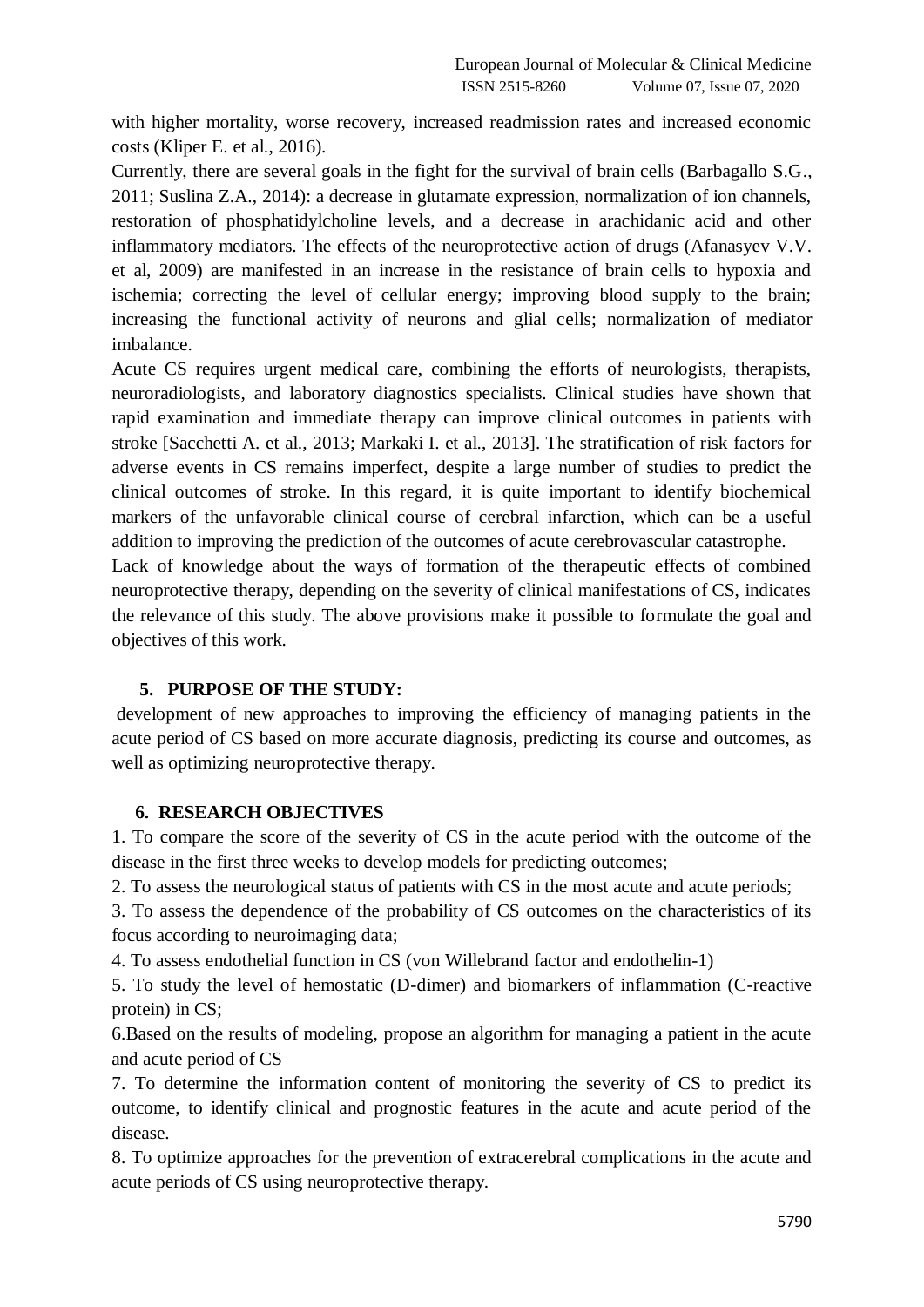#### **7. OBJECT OF STUDY**.

The study will be based on the data of a prospective analysis of clinical examination and treatment of 160 patients with CS. By the method of simple randomization, patients will be divided into the main and control groups, who received different treatment regimens.

The criteria for the inclusion of patients in the study were: IS, the most acute and acute periods, the ability to perform locomotor functions and psycho-neurological tests. All patients at the time of examination were conscious and were available for verbal contact. The study was carried out with the consent of the patients and did not contradict generally accepted ethical standards.

85 patients of the main group received basic and combined neuroprotective therapy. Basic therapy for ischemic stroke included correction of blood pressure, maintenance of normovolemia, control of glycemia and body temperature, treatment of cerebral edema and nutritional support as indicated, use of anticoagulants and antiplatelet agents. Combined neuroprotective therapy consisted of the use during the first 15 days: Cytoflavin 10 ml (succinic acid 1000 mg, inosine 200 mg, nicotinamide 100 mg, riboflavin sodium mononucleotide 20 mg) on 5% glucose intravenously, once a day; gliatilin 1000 mg intravenously in a saline solution once a day; Actovegin 200 mg intravenously, once a day. Cytoflavin and gliatilin were administered in the first half of the day, Actovegin - in the second. From the 16th day until the moment of discharge, the patients continued to receive Cytoflavin.

75 patients of the control group received standard treatment, which included a basic therapy similar to the main group, and during the entire hospital period, neuroprotective therapy with ethylmethylhydroxypyridine succinate (Mexidol) or cytoflavin.

## **8. RESEARCH METHODS.**

1. All patients on the first day of admission and in the course of treatment at regular intervals (on the 5th, 10th, 15th, 20th day) will be assessed their general condition, somatic and neurological statuses with the determination of the severity of neurological deficit;

2. In a comprehensive neurological study of patients with IS, we, taking into account the specificity and recommended indications, used several clinical assessment scales at once: Orgogozo, Scandinavian, Gusev and Skvortsova, Bartel and a modified Rankin scale. At the same time, the indicators of the rating scales were determined by us twice: at admission (the most acute period) and after 21 days (the acute period).

3. On the day of admission and on the 10th day, the levels of von Willebrand factor and endothelin-1, as well as D-dimer and CCP will be determined in the blood serum;

4. A statistical analysis of the results will be carried out with the inclusion of mathematical modeling.

## **9. EXPECTED SCIENTIFIC RESULTS AND THEIR NOVELTY.**

Differences in the risks of developing extracerebral complications in CS will be established. A method for predicting CS will be proposed based on calculating the clinical and neurological coefficient, as well as on the basis of indicators of endothelial function, hemostatic and biomarkers of inflammation, which allows to assess the risks of developing cerebral complications of ischemic stroke.